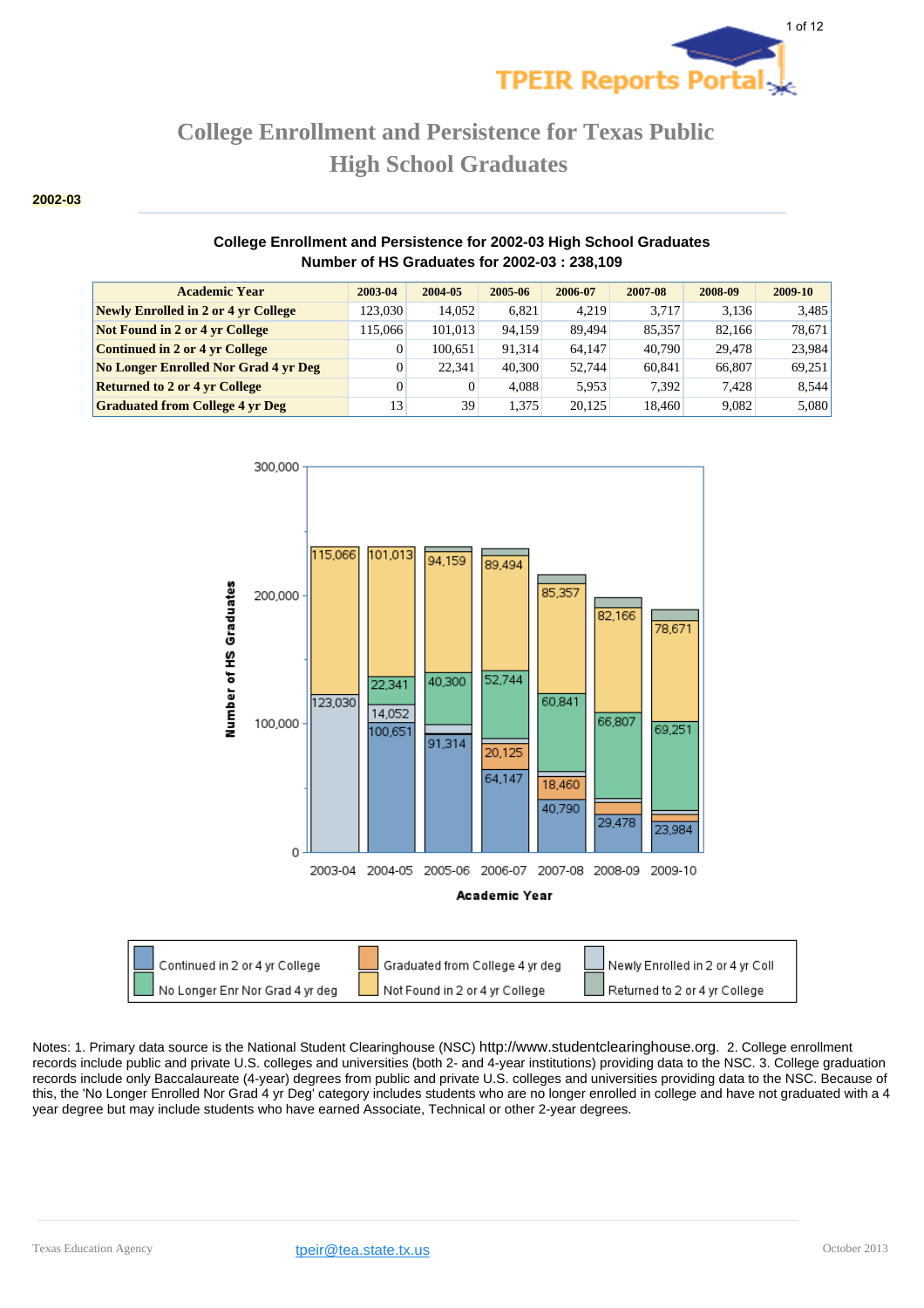

**2002-03**

### **College Enrollment and Persistence Percentages for 2002-03 High School Graduates Number of HS Graduates for 2002-03 : 238,109**

| <b>Academic Year</b>                                | 2003-04 | 2004-05 | 2005-06 | 2006-07 | 2007-08 | 2008-09 | 2009-10 |
|-----------------------------------------------------|---------|---------|---------|---------|---------|---------|---------|
| <b>Percent Newly Enrolled in 2 or 4 yr College</b>  | 51.7%   | 5.9%    | 2.9%    | 1.8%    | 1.6%    | $1.3\%$ | 1.5%    |
| <b>Percent Not Found in 2 or 4 yr College</b>       | 48.3%   | 42.4%   | 39.5%   | 37.6%   | 35.8%   | 34.5%   | 33.0%   |
| <b>Percent Continued in 2 or 4 yr College</b>       | $0.0\%$ | 42.3%   | 38.3%   | 26.9%   | 17.1%   | 12.4%   | 10.1%   |
| <b>Percent No Longer Enrolled Nor Grad 4 yr Deg</b> | $0.0\%$ | 9.4%    | 16.9%   | 22.2%   | 25.6%   | 28.1%   | 29.1%   |
| <b>Percent Returned to 2 or 4 yr College</b>        | $0.0\%$ | $0.0\%$ | 1.7%    | 2.5%    | 3.1%    | 3.1%    | 3.6%    |
| <b>Percent Graduated from College 4 yr Deg</b>      | $0.0\%$ | 0.0%    | $0.6\%$ | 8.5%    | 7.8%    | 3.8%    | 2.1%    |





Notes: 1. Primary data source is the National Student Clearinghouse (NSC) http://www.studentclearinghouse.org. 2. College enrollment records include public and private U.S. colleges and universities (both 2- and 4-year institutions) providing data to the NSC. 3. College graduation records include only Baccalaureate (4-year) degrees from public and private U.S. colleges and universities providing data to the NSC. Because of this, the 'No Longer Enrolled Nor Grad 4 yr Deg' category includes students who are no longer enrolled in college and have not graduated with a 4 year degree but may include students who have earned Associate, Technical or other 2-year degrees.

Texas Education Agency **their@tea.state.tx.us their@tea.state.tx.us** October 2013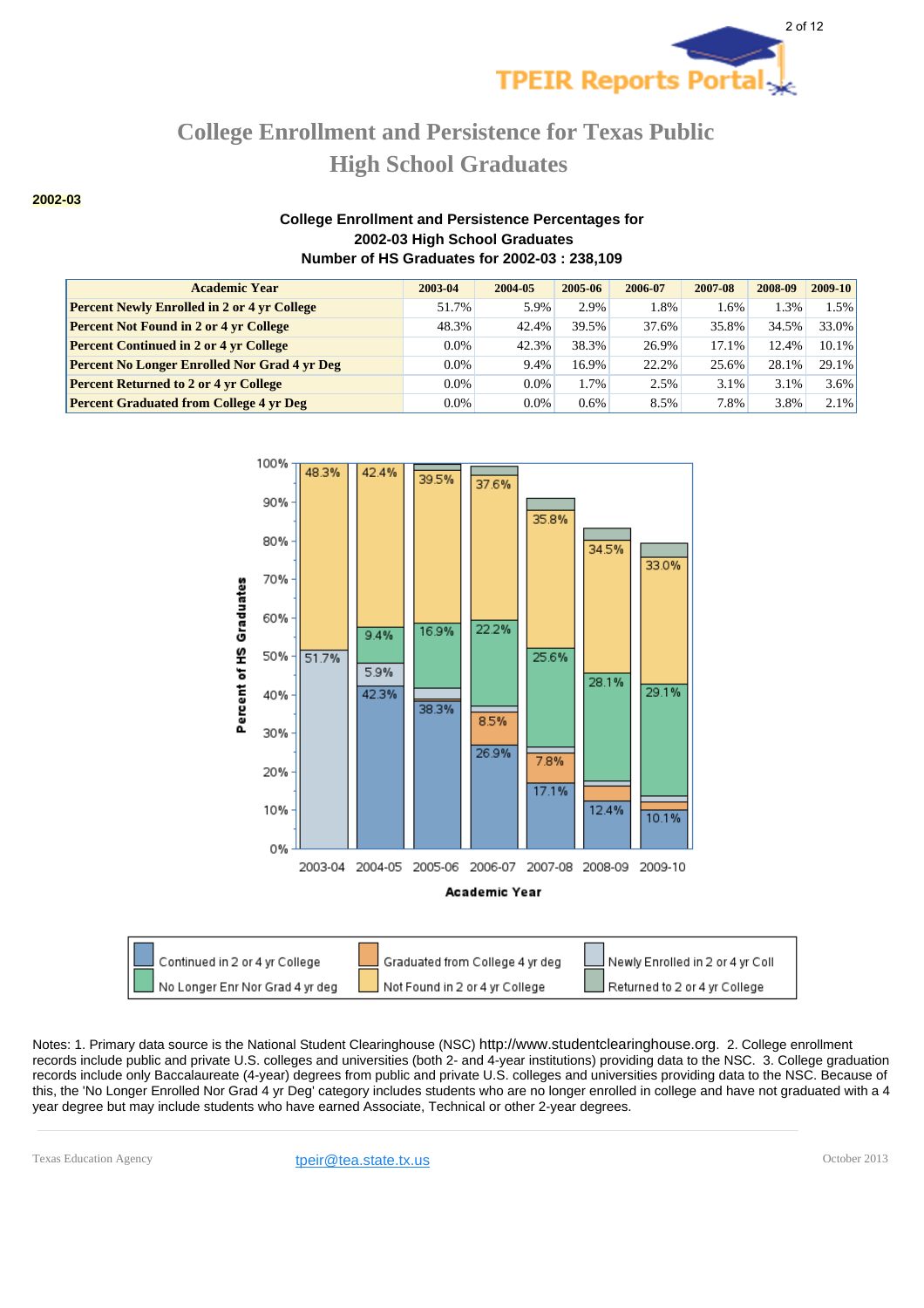

#### **2003-04**

### **College Enrollment and Persistence for 2003-04 High School Graduates Number of HS Graduates for 2003-04 : 244,165**

| <b>Academic Year</b>                   | 2004-05 | 2005-06  | 2006-07 | 2007-08 | 2008-09 | 2009-10 | $2010 - 11$ |
|----------------------------------------|---------|----------|---------|---------|---------|---------|-------------|
| Newly Enrolled in 2 or 4 yr College    | 127,806 | 11.490   | 7.036   | 5.238   | 3.798   | 4.375   | 1.312       |
| Not Found in 2 or 4 yr College         | 116.356 | 104,866  | 97,800  | 91.970  | 88,003  | 83,608  | 82.296      |
| <b>Continued in 2 or 4 yr College</b>  |         | 103,670  | 91.370  | 64.864  | 42.720  | 31.473  | 25.174      |
| No Longer Enrolled Nor Grad 4 yr Deg   |         | 24,097   | 42.198  | 52,561  | 61.437  | 66.250  | 81.754      |
| <b>Returned to 2 or 4 yr College</b>   |         | $\Omega$ | 4.350   | 6.929   | 7.102   | 8.546   | 3.710       |
| <b>Graduated from College 4 yr Deg</b> |         | 39       | 1.369   | 21.192  | 18,502  | 8,808   | 6           |

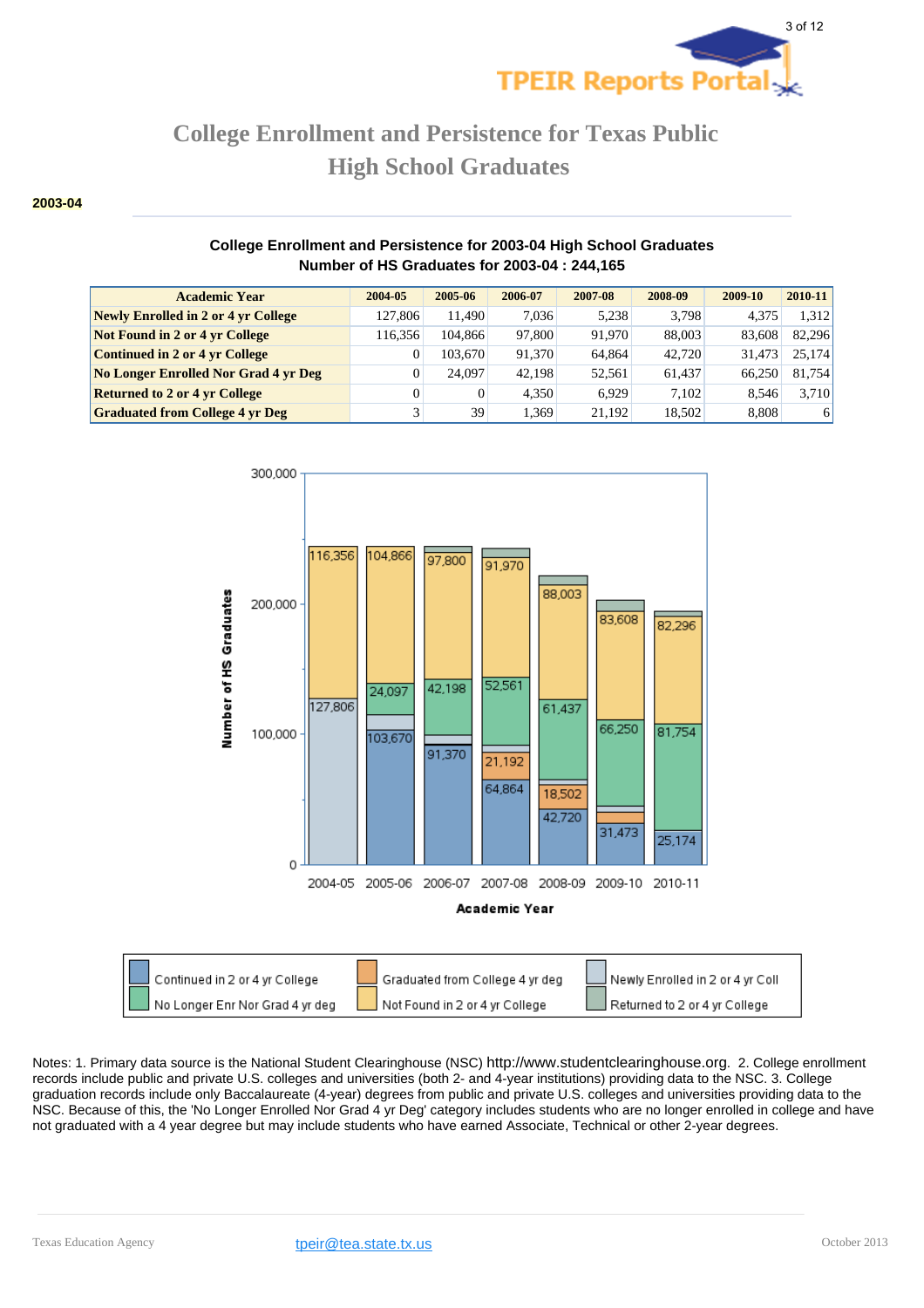

#### **2003-04**

### **College Enrollment and Persistence Percentages for 2003-04 High School Graduates Number of HS Graduates for 2003-04 : 244,165**

| <b>Academic Year</b>                                | 2004-05 | 2005-06 | 2006-07 | 2007-08 | 2008-09 | 2009-10 | 2010-11 |
|-----------------------------------------------------|---------|---------|---------|---------|---------|---------|---------|
| <b>Percent Newly Enrolled in 2 or 4 yr College</b>  | 52.3%   | 4.7%    | 2.9%    | 2.1%    | .6%     | $.8\%$  | 0.5%    |
| <b>Percent Not Found in 2 or 4 yr College</b>       | 47.7%   | 42.9%   | 40.1%   | 37.7%   | 36.0%   | 34.2%   | 33.7%   |
| <b>Percent Continued in 2 or 4 yr College</b>       | $0.0\%$ | 42.5%   | 37.4%   | 26.6%   | 17.5%   | 12.9%   | 10.3%   |
| <b>Percent No Longer Enrolled Nor Grad 4 yr Deg</b> | $0.0\%$ | 9.9%    | 17.3%   | 21.5%   | 25.2%   | 27.1%   | 33.5%   |
| <b>Percent Returned to 2 or 4 yr College</b>        | $0.0\%$ | $0.0\%$ | 1.8%    | 2.8%    | 2.9%    | 3.5%    | 1.5%    |
| <b>Percent Graduated from College 4 yr Deg</b>      | $0.0\%$ | $0.0\%$ | 0.6%    | 8.7%    | $7.6\%$ | 3.6%    | $0.0\%$ |



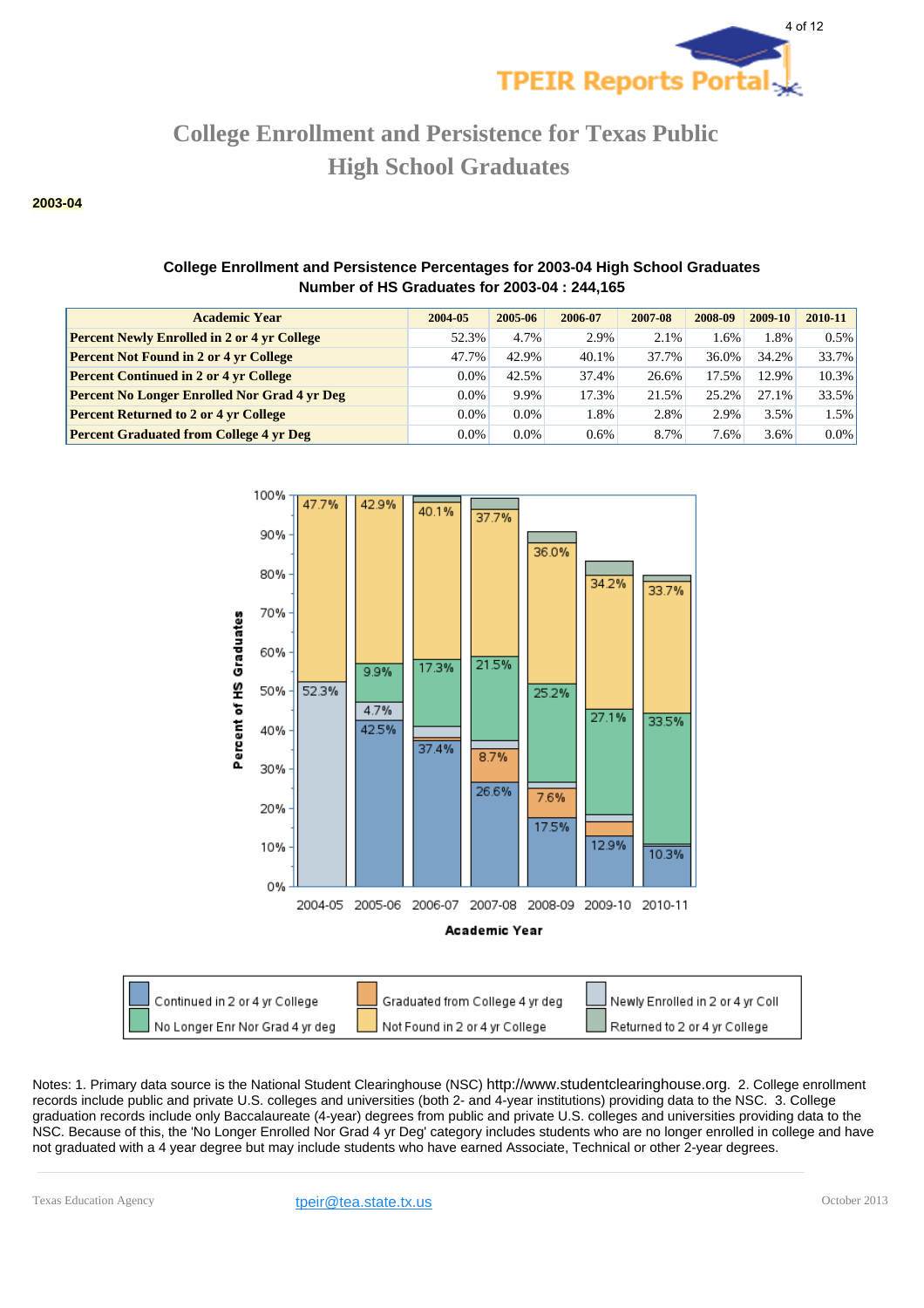

#### **2004-05**

### **College Enrollment and Persistence for 2004-05 High School Graduates Number of HS Graduates for 2004-05 : 239,716**

| <b>Academic Year</b>                        | 2005-06  | 2006-07  | 2007-08 | 2008-09 | 2009-10 | 2010-11 |
|---------------------------------------------|----------|----------|---------|---------|---------|---------|
| Newly Enrolled in 2 or 4 yr College         | 117.904  | 11.749   | 7.823   | 4,869   | 5.211   | 1.412   |
| <b>Not Found in 2 or 4 yr College</b>       | 121.810  | 110,060  | 102.178 | 96,983  | 91.685  | 90,273  |
| <b>Continued in 2 or 4 yr College</b>       | 0        | 95.398   | 86,204  | 62,448  | 41.938  | 30.988  |
| <b>No Longer Enrolled Nor Grad 4 yr Deg</b> | 0        | 22,474   | 37.643  | 47.737  | 55.184  | 75.312  |
| <b>Returned to 2 or 4 yr College</b>        | $\Omega$ | $\Omega$ | 4.475   | 5.972   | 7.306   | 3,334   |
| <b>Graduated from College 4 yr Deg</b>      |          | 33       | 1,358   | 20.314  | 16,685  | 5       |

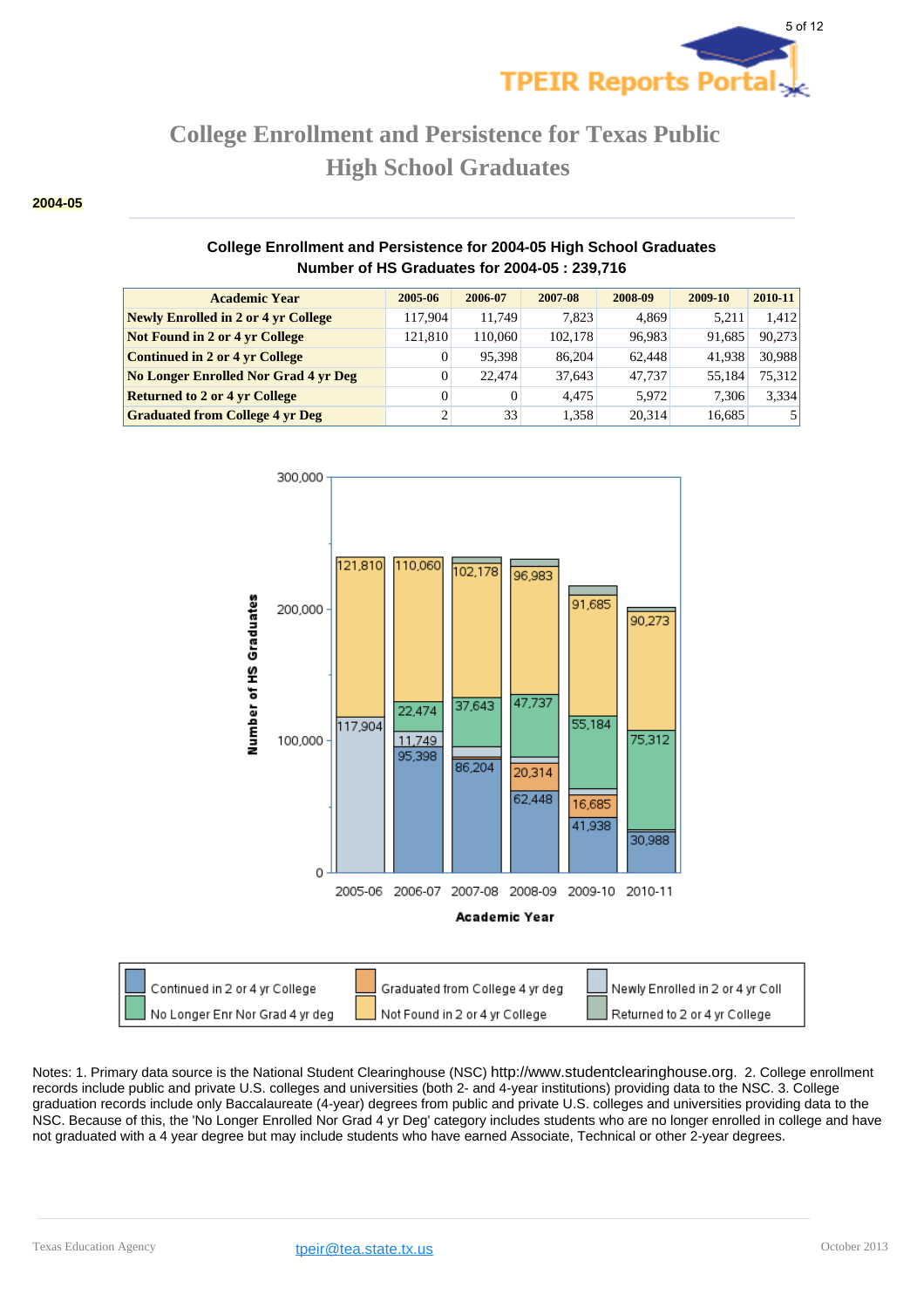

#### **2004-05**

## **College Enrollment and Persistence Percentages for 2004-05 High School Graduates Number of HS Graduates for 2004-05 : 239,716**

| <b>Academic Year</b>                                | 2005-06 | 2006-07 | 2007-08 | 2008-09 | 2009-10 | 2010-11 |
|-----------------------------------------------------|---------|---------|---------|---------|---------|---------|
| <b>Percent Newly Enrolled in 2 or 4 yr College</b>  | 49.2%   | 4.9%    | 3.3%    | 2.0%    | 2.2%    | $0.6\%$ |
| <b>Percent Not Found in 2 or 4 yr College</b>       | 50.8%   | 45.9%   | 42.6%   | 40.5%   | 38.2%   | 37.7%   |
| <b>Percent Continued in 2 or 4 yr College</b>       | $0.0\%$ | 39.8%   | 36.0%   | 26.1%   | 17.5%   | 12.9%   |
| <b>Percent No Longer Enrolled Nor Grad 4 yr Deg</b> | $0.0\%$ | 9.4%    | 15.7%   | 19.9%   | 23.0%   | 31.4%   |
| <b>Percent Returned to 2 or 4 yr College</b>        | $0.0\%$ | $0.0\%$ | 1.9%    | 2.5%    | 3.0%    | 1.4%    |
| <b>Percent Graduated from College 4 yr Deg</b>      | $0.0\%$ | $0.0\%$ | $0.6\%$ | 8.5%    | 7.0%    | $0.0\%$ |



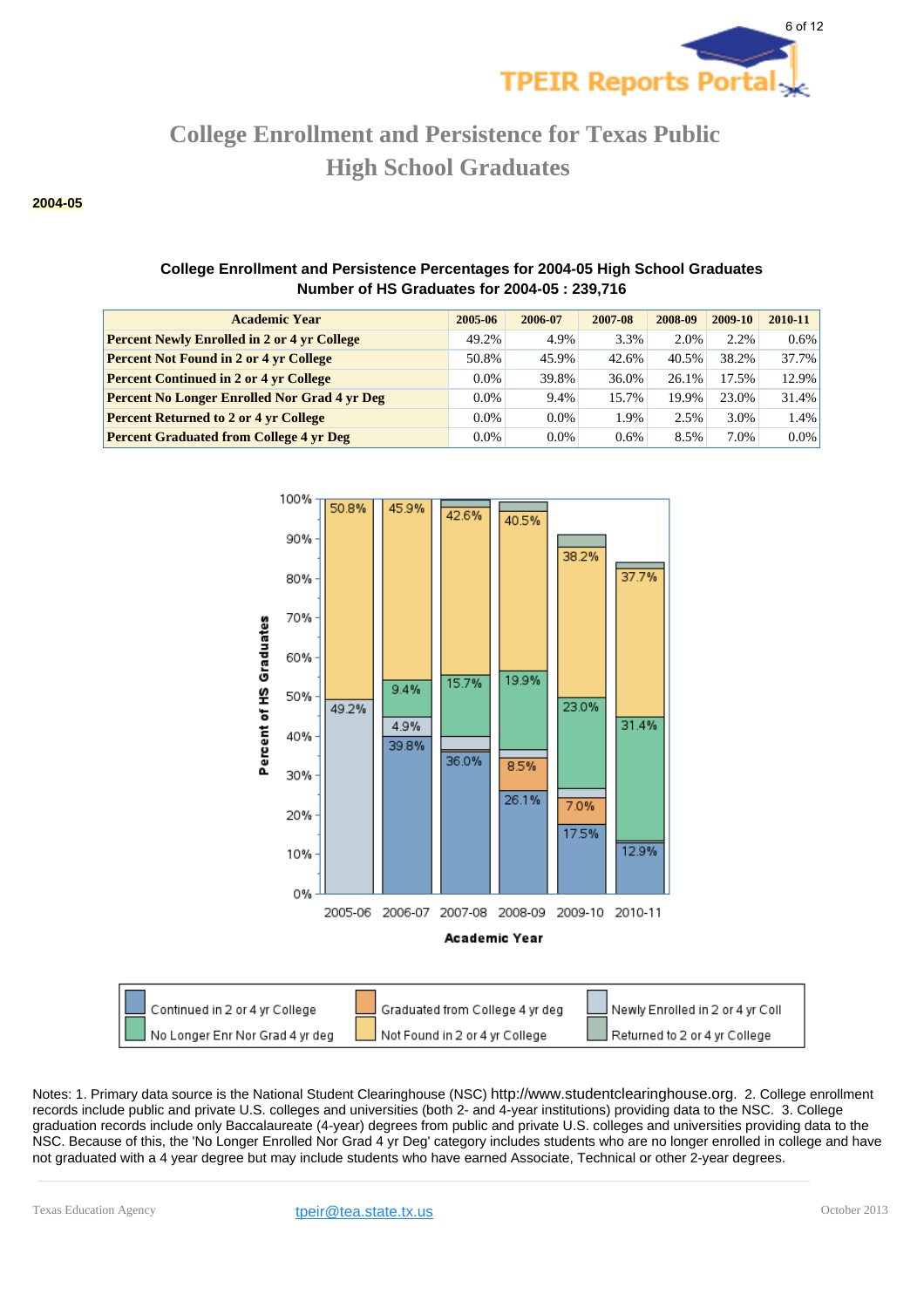

#### **2005-06**

### **College Enrollment and Persistence for 2005-06 High School Graduates Number of HS Graduates for 2005-06 : 240,485**

| <b>Academic Year</b>                        | 2006-07  | 2007-08  | 2008-09 | 2009-10 | 2010-11 |
|---------------------------------------------|----------|----------|---------|---------|---------|
| <b>Newly Enrolled in 2 or 4 yr College</b>  | 129,572  | 13.899   | 7.288   | 6.440   | 4.424   |
| Not Found in 2 or 4 yr College              | 110,911  | 97.010   | 89,687  | 82,902  | 78,380  |
| <b>Continued in 2 or 4 yr College</b>       | 0        | 105.311  | 96.346  | 68.405  | 46,452  |
| <b>No Longer Enrolled Nor Grad 4 yr Deg</b> | 0        | 24.212   | 40,863  | 50.479  | 60,305  |
| <b>Returned to 2 or 4 yr College</b>        | $\Omega$ | $\Omega$ | 4.656   | 7.362   | 7,438   |
| <b>Graduated from College 4 yr Deg</b>      |          | 51       | 1.592   | 23.252  | 18,589  |



Continued in 2 or 4 yr College Graduated from College 4 yr deg Newly Enrolled in 2 or 4 yr Coll No Longer Enr Nor Grad 4 yr deg Not Found in 2 or 4 yr College Returned to 2 or 4 yr College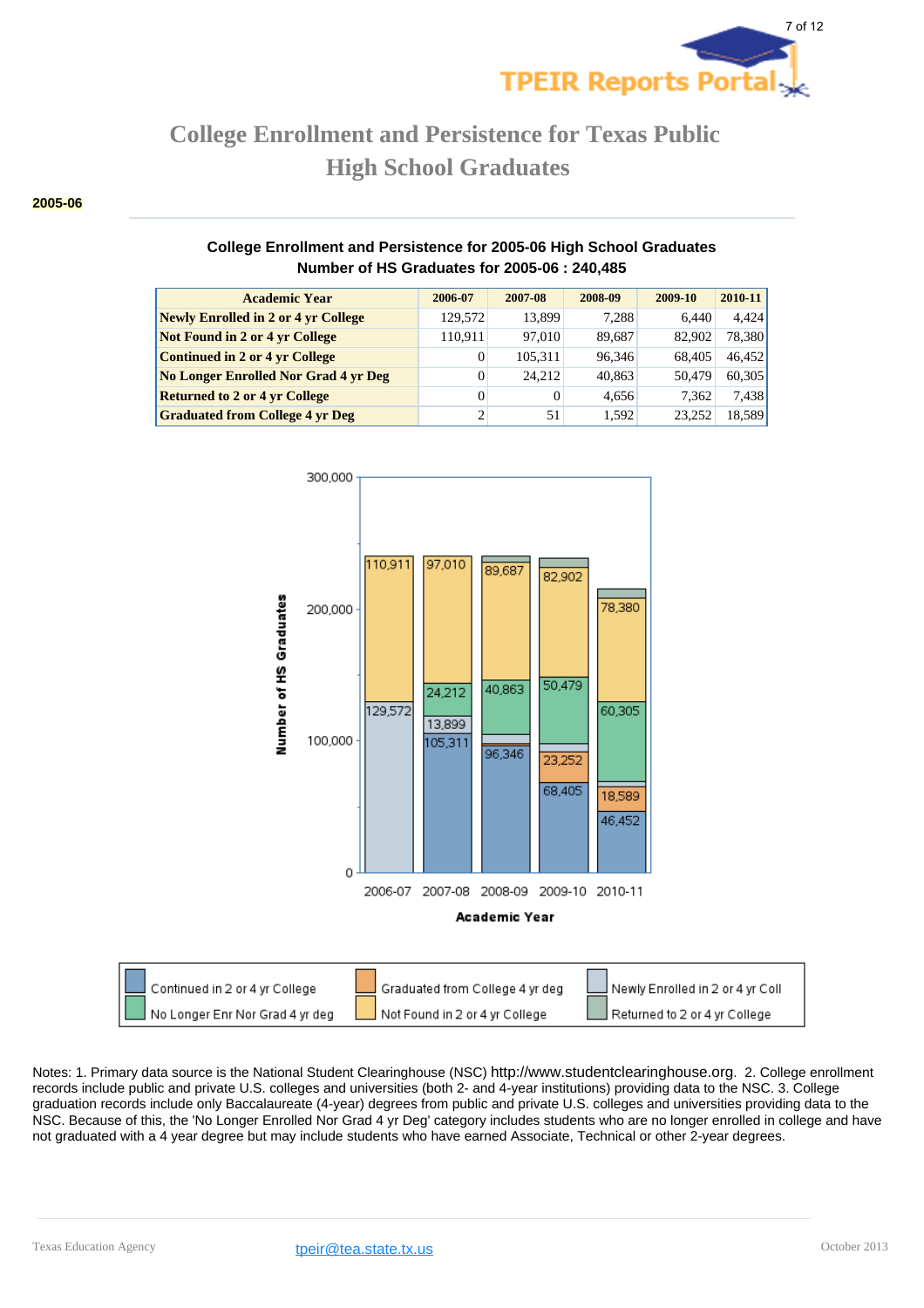

#### **2005-06**

## **College Enrollment and Persistence Percentages for 2005-06 High School Graduates Number of HS Graduates for 2005-06 : 240,485**

| <b>Academic Year</b>                                | 2006-07 | 2007-08 | 2008-09 | 2009-10 | $2010 - 11$ |
|-----------------------------------------------------|---------|---------|---------|---------|-------------|
| <b>Percent Newly Enrolled in 2 or 4 yr College</b>  | 53.9%   | 5.8%    | 3.0%    | 2.7%    | $1.8\%$     |
| <b>Percent Not Found in 2 or 4 yr College</b>       | 46.1%   | 40.3%   | 37.3%   | 34.5%   | $32.6\%$    |
| <b>Percent Continued in 2 or 4 yr College</b>       | $0.0\%$ | 43.8%   | 40.1%   | 28.4%   | $19.3\%$    |
| <b>Percent No Longer Enrolled Nor Grad 4 yr Deg</b> | $0.0\%$ | 10.1%   | 17.0%   | 21.0%   | $25.1\%$    |
| <b>Percent Returned to 2 or 4 yr College</b>        | $0.0\%$ | $0.0\%$ | 1.9%    | 3.1%    | $3.1\%$     |
| <b>Percent Graduated from College 4 yr Deg</b>      | $0.0\%$ | $0.0\%$ | 0.7%    | 9.7%    | $7.7\%$     |



Continued in 2 or 4 yr College Graduated from College 4 yr deg Newly Enrolled in 2 or 4 yr Coll No Longer Enr Nor Grad 4 yr deg Not Found in 2 or 4 yr College Returned to 2 or 4 yr College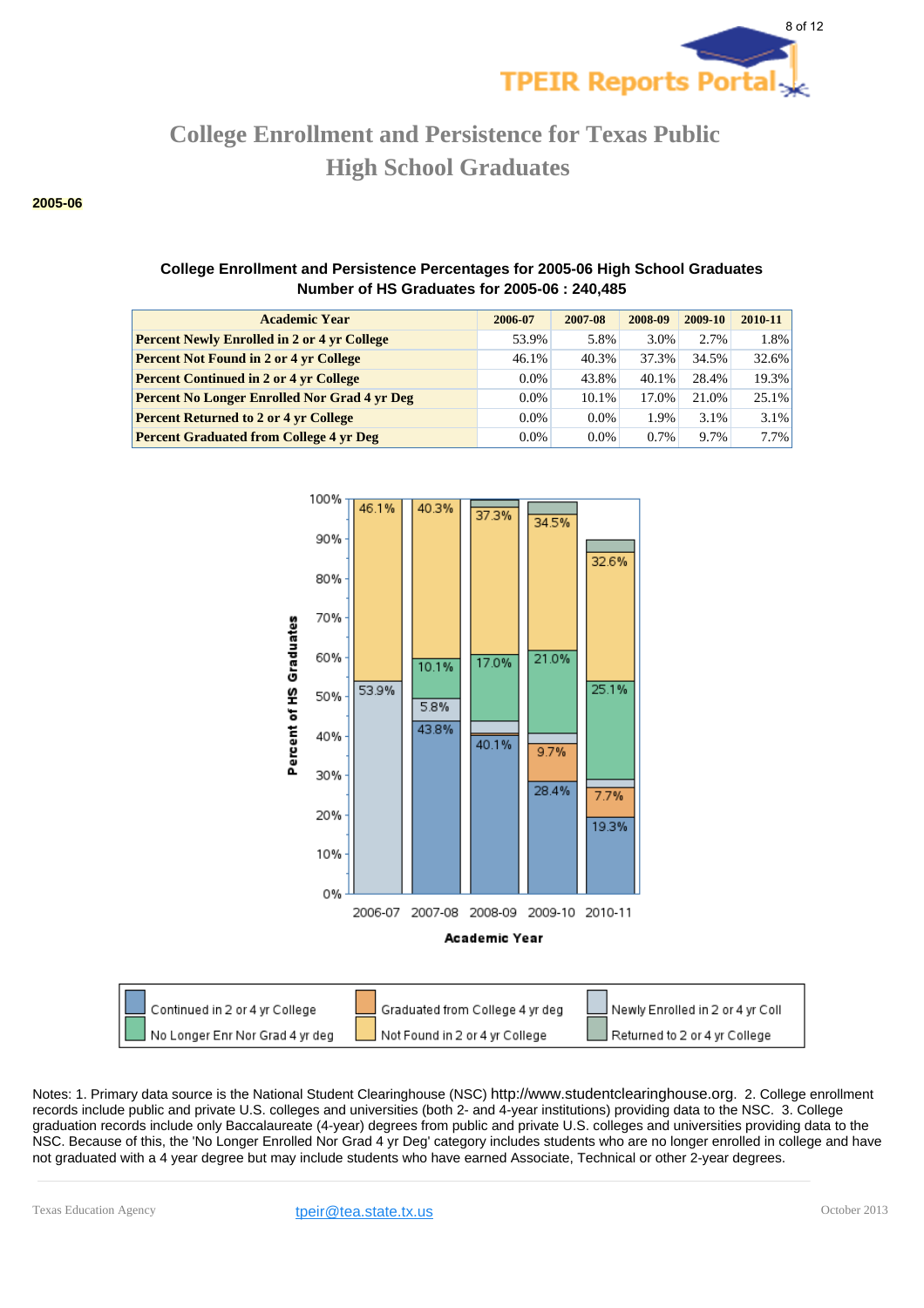

#### **2006-07**

### **College Enrollment and Persistence for 2006-07 High School Graduates Number of HS Graduates for 2006-07 : 241,193**

| <b>Academic Year</b>                        | 2007-08 | 2008-09 | 2009-10 | 2010-11 |
|---------------------------------------------|---------|---------|---------|---------|
| <b>Newly Enrolled in 2 or 4 yr College</b>  | 134.626 | 12.516  | 9.160   | 5,375   |
| <b>Not Found in 2 or 4 yr College</b>       | 106,560 | 94,042  | 84.858  | 79,142  |
| <b>Continued in 2 or 4 yr College</b>       | 0       | 109.968 | 99.879  | 72.265  |
| <b>No Longer Enrolled Nor Grad 4 yr Deg</b> | 0       | 24.581  | 40.282  | 52,926  |
| <b>Returned to 2 or 4 yr College</b>        | 0       | 0       | 5.305   | 6,937   |
| <b>Graduated from College 4 yr Deg</b>      |         | 79      | 1.623   | 22.839  |



|                                                                                                    | l Newly Enrolled in 2 or 4 yr Coll |
|----------------------------------------------------------------------------------------------------|------------------------------------|
| No Longer Enr Nor Grad 4 yr deg<br>Returned to 2 or 4 yr College<br>Not Found in 2 or 4 yr College |                                    |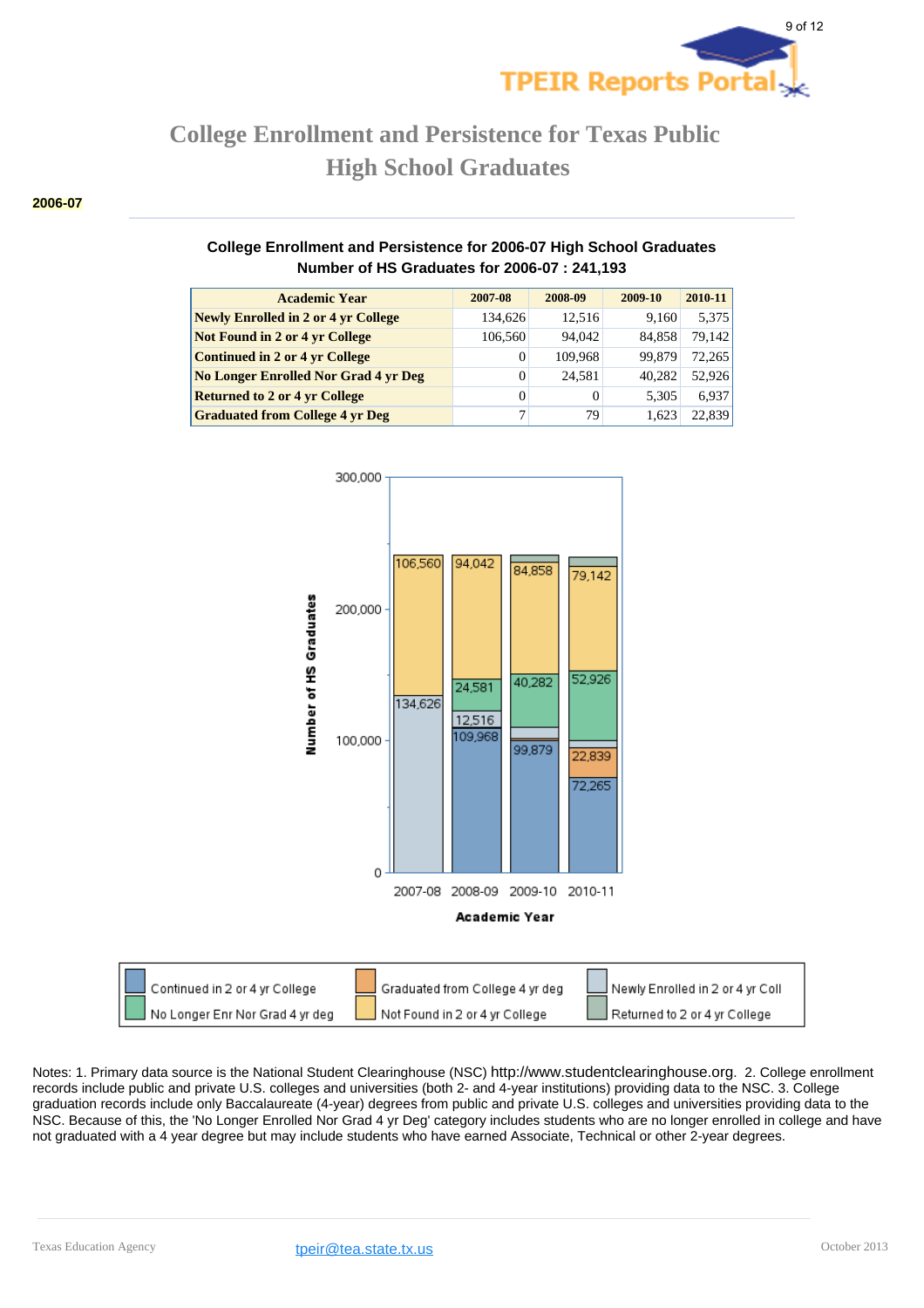

#### **2006-07**

## **College Enrollment and Persistence Percentages for 2006-07 High School Graduates Number of HS Graduates for 2006-07 : 241,193**

| <b>Academic Year</b>                                | 2007-08 | 2008-09 | 2009-10 | 2010-11 |
|-----------------------------------------------------|---------|---------|---------|---------|
| <b>Percent Newly Enrolled in 2 or 4 yr College</b>  | 55.8%   | 5.2%    | 3.8%    | 2.2%    |
| <b>Percent Not Found in 2 or 4 yr College</b>       | 44.2%   | 39.0%   | 35.2%   | 32.8%   |
| <b>Percent Continued in 2 or 4 yr College</b>       | $0.0\%$ | 45.6%   | 41.4%   | 30.0%   |
| <b>Percent No Longer Enrolled Nor Grad 4 yr Deg</b> | $0.0\%$ | 10.2%   | 16.7%   | 21.9%   |
| <b>Percent Returned to 2 or 4 yr College</b>        | $0.0\%$ | $0.0\%$ | 2.2%    | 2.9%    |
| <b>Percent Graduated from College 4 yr Deg</b>      | $0.0\%$ | $0.0\%$ | 0.7%    | 9.5%    |



Newly Enrolled in 2 or 4 yr Coll Not Found in 2 or 4 yr College Returned to 2 or 4 yr College

Notes: 1. Primary data source is the National Student Clearinghouse (NSC) http://www.studentclearinghouse.org. 2. College enrollment records include public and private U.S. colleges and universities (both 2- and 4-year institutions) providing data to the NSC. 3. College graduation records include only Baccalaureate (4-year) degrees from public and private U.S. colleges and universities providing data to the NSC. Because of this, the 'No Longer Enrolled Nor Grad 4 yr Deg' category includes students who are no longer enrolled in college and have not graduated with a 4 year degree but may include students who have earned Associate, Technical or other 2-year degrees.

No Longer Enr Nor Grad 4 yr deg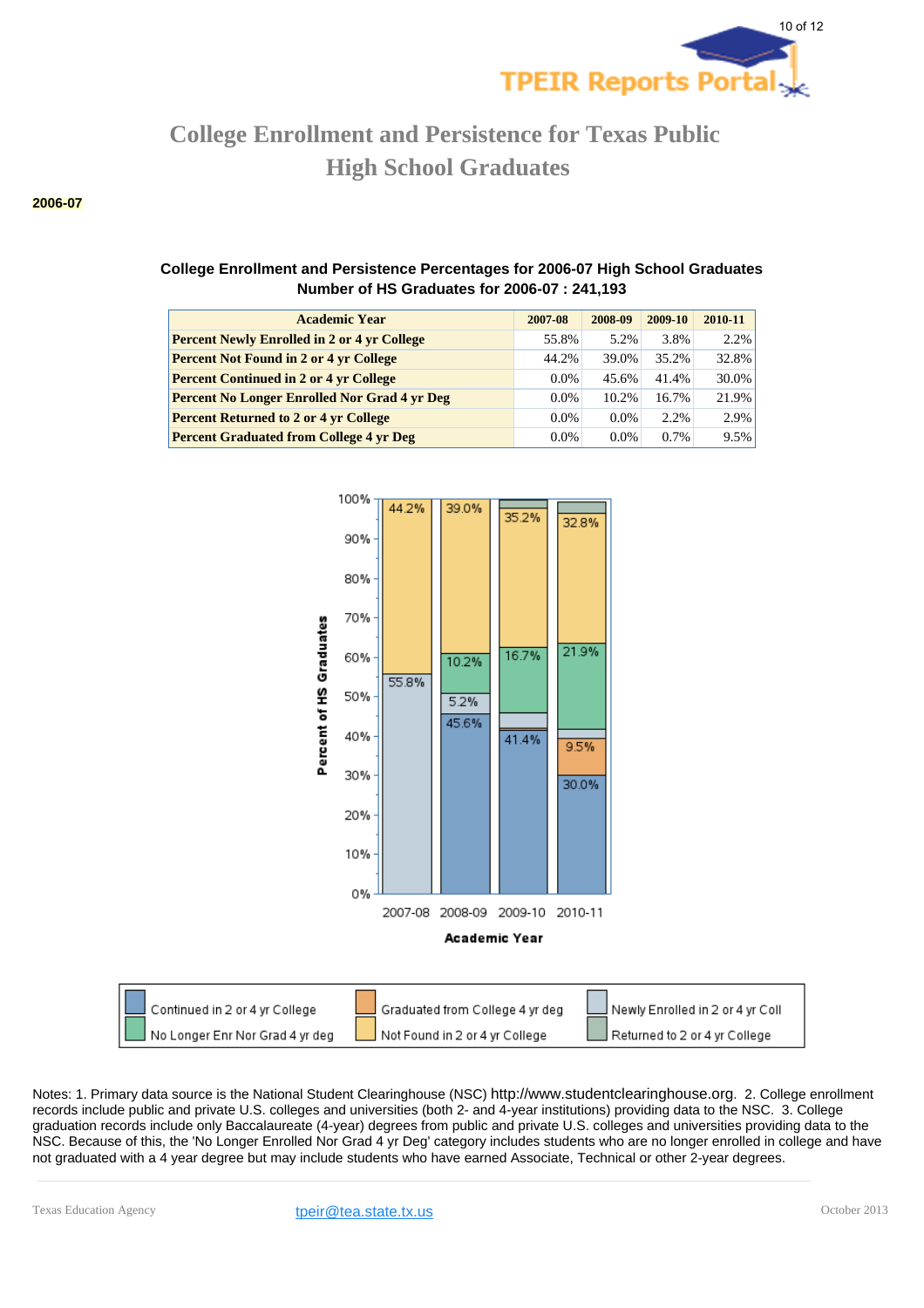

| Purpose                             | This report provides college enrollment and persistence rates for Texas public<br>high school graduates. It displays categories for college enrollment and<br>graduation over time for specific high school graduation years.<br>For a group of high school graduates, the number and percent is shown as<br>they enroll in college for the first time, continue in college, return to college,<br>and/or graduate during the years for which data are provided. The number<br>and percent of high school graduates who are not found to be enrolled in<br>college are also shown.            |
|-------------------------------------|-----------------------------------------------------------------------------------------------------------------------------------------------------------------------------------------------------------------------------------------------------------------------------------------------------------------------------------------------------------------------------------------------------------------------------------------------------------------------------------------------------------------------------------------------------------------------------------------------|
|                                     | College enrollment consists of enrollment, starting with the fall semester after<br>high school graduation, in U.S. public and private institutions of higher<br>education which offer 2-year and/or 4-year degrees. Only college graduates<br>earning a Baccalaureate type (4-year) degree are reported as graduated from<br>college. The data are reported at the regional Educational Service Center<br>(ESC or Region) level and at the statewide level.                                                                                                                                  |
|                                     | In the multi-year tables and graphs, students graduating from college are<br>counted as college graduates in the academic year of graduation. College<br>graduates are shown in the college graduate category only once and are no<br>longer included in the counts for any category for subsequent years following<br>college graduation.                                                                                                                                                                                                                                                    |
|                                     | Data for this report starts with high school graduates from the 2002-03<br>academic year. The number of years of college enrollment and persistence<br>data available is based on the high school graduation year.                                                                                                                                                                                                                                                                                                                                                                            |
| Data Sources                        | High school graduate data used for this report come from the Texas Public<br>Education Information Management System (PEIMS). The data source for<br>college enrollment and graduation is the National Student Clearinghouse<br>(NSC). Data includes information from U.S. public and private 2-year and 4-<br>year colleges and universities that participate with NSC. Please note that not<br>all U.S. 2- and 4-year colleges and universities make data available to NSC so<br>the number of students enrolled in and graduating from college may be higher<br>than shown in this report. |
|                                     | For more information about NSC: http://www.studentclearinghouse.org/<br>For information about PEIMS: http://www.tea.state.tx.us/index4.aspx?id=3012                                                                                                                                                                                                                                                                                                                                                                                                                                           |
| Data Elements                       |                                                                                                                                                                                                                                                                                                                                                                                                                                                                                                                                                                                               |
| <b>College Enrollment</b>           | High school graduates enrolled in a U.S. public or private 2-year or 4-year<br>college as reported by the college to the National Student Clearinghouse<br>(NSC). Students enrolled in multiple colleges during the same academic year<br>are counted once. Enrollment does not necessarily mean course completion.                                                                                                                                                                                                                                                                           |
| Newly Enrolled in 2 or<br>4 yr Coll | High school graduates enrolled in a 2-year or 4-year college for the first time<br>after high school graduation, but no earlier than the academic year<br>immediately following high school graduation. A student can be counted as<br>newly enrolled in college only one time regardless of the number of colleges<br>attended.                                                                                                                                                                                                                                                              |